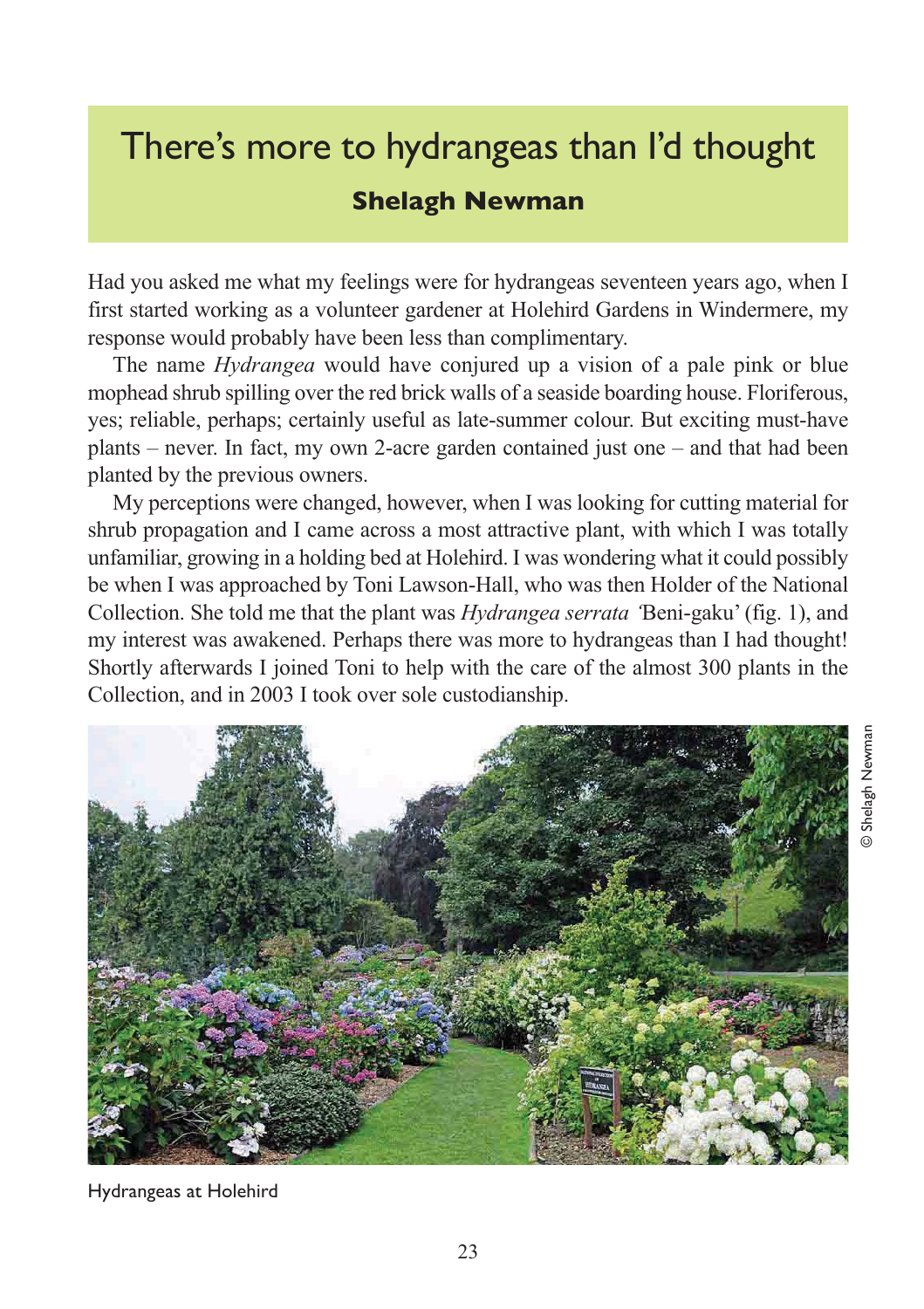Shelagh Newman © Shelagh Newman  $\odot$ 



Fig. 1 *H. s.* 'Beni-gaku'



Fig. 2 *H. m.* 'All Summer Beauty'



Fig. 3 *H. m.* 'Parzival'

© Shelagh Newman © Shelagh Newman



Fig. 4 *H. m.* 'Altona'

I realise now what enormous variation there is in the genus *Hydrangea*, and how underrated and undervalued are many of the more unusual varieties. Many are little known and rarely grown, an omission I would love to rectify.

So why has the hydrangea not been espoused with the same enthusiasm as other genera? Why are there no appreciation societies? I suspect that one of the main reasons is the widespread perception of the hydrangea: it is considered to be either a rather indifferent mophead in the garden, or a colourful house plant. Few of the more interesting species and cultivars appear to have impinged on the public imagination.

The most frequent questions that I get asked relate to change of colour; but the only ones which change colour are the macrophyllas and serratas. White-flowered plants and some red ones will retain their colour regardless of soil. Blue- and purple-flowered plants will only occur on acid soils in the presence of available aluminium. And those awkward plants which show both blue and pink flowers? Probably the underlying soil is acid but the plant may be close to a wall or driveway where the lime from the mortar or limestone chippings is leached out by the rain, changing the balance of pH of the soil.

The most well-known hydrangea cultivars, both lacecap and mophead forms, come from the species *macrophylla* which originate from the mild maritime regions of Japan, so it's not surprising that they do well in coastal areas of Britain but some cultivars struggle inland in cold winters. Not all varieties are memorable – some cultivars are certainly better than others. The most reliable are those which flower on the lateral buds, as well as the terminal bud which was formed the previous summer (and can be frost damaged in a bad winter).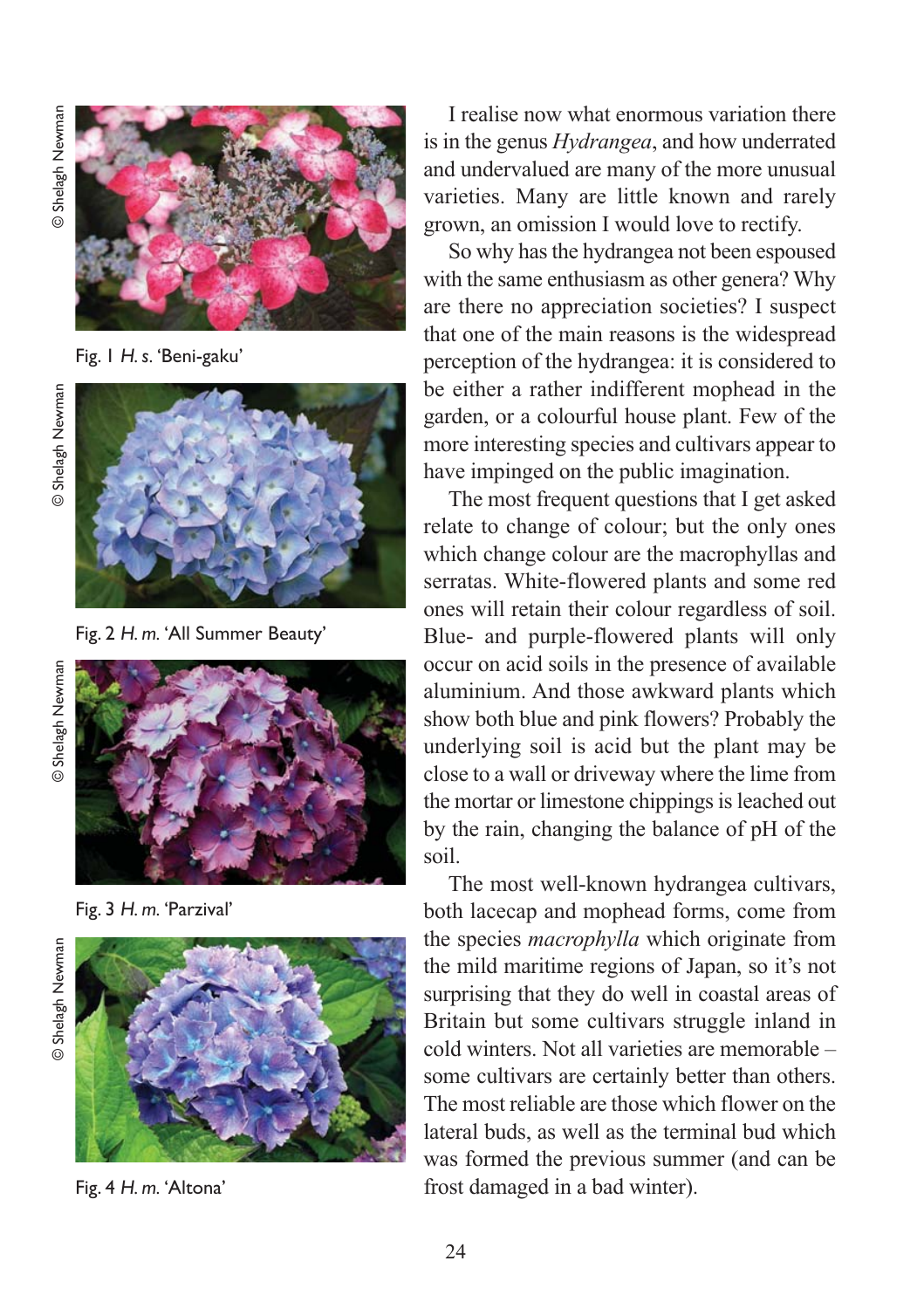A particularly reliable new, American-bred cultivar for cold areas, blue on acid soil, pink on alkaline, is 'All Summer Beauty' (fig. 2), which flowers from June to the first frosts. Endless Summer is a very similar plant. Other mopheads I'd recommend are 'Parzival' (fig. 3), 'Altona' (fig. 4), and the white-flowering 'Madame Emile Mouillière'. As well as being good garden plants, 'Alpenglühen' and 'Blue Bonnet' (fig. 5) are also good for drying.

The newer, often very decorative varieties, bred in Europe for the pot-plant market, are often not suitable as garden plants in colder regions; they will survive, but they may not flower. However there's a good range of attractive hardy lacecaps, called the Dutch Ladies Series, with white and pink picotee flowers and bronze leaves, of which 'Sandra' is a good example. A similarly good plant, but with a cheesy name, is 'Love You Kiss' (fig. 6). I wouldn't recommend the Japanese Lady (or Frau) Series of picotee plants: the flowers scorch in the sun and rot in the wet – they're not ladies who age gracefully!

There are some particularly desirable lacecaps which were bred in Switzerland in the 1980s. Selected for the intensity of their sepal colour, they are referred to as the Teller series and were named, in German, after birds. Good examples are 'Mőwe' (purple), 'Rotschwanz' (red) (fig. 7), 'Blaumeise' (fig. 8) (blue) and 'Bläuling' (pale blue). 'Blaumeise' in particular is a very robust plant for colder areas, and flowers reliably.

*H. macrophylla* cultivars require annual spring pruning to retain a good shape and keep the plant healthy. A good rule of thumb is to remove one third of the oldest wood down to the base each year in February/March. An old, leggy plant is best treated by cutting the whole Fig. 8 *H. m.* 'Blaumeise'



Fig. 5 *H. m.* 'Blue Bonnet'



Fig. 6 *H. m.* 'Love You Kiss'



Fig. 7 *H. m.* 'Rotschwanz'

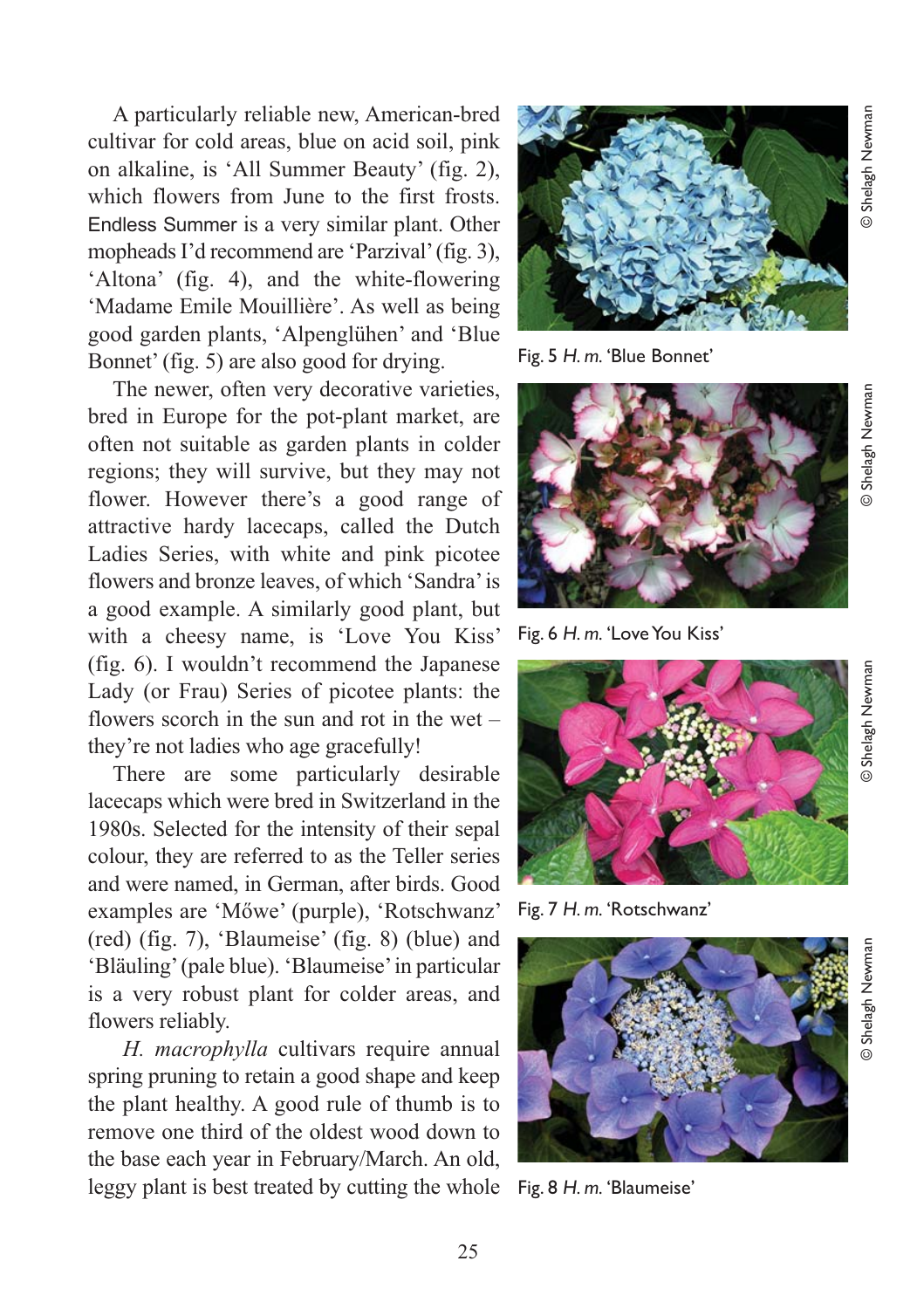Shelagh Newman © Shelagh Newman



Fig. 9 *H. s.* 'Tiara'



Fig. 10 *H. s.* 'Miranda'

Shelagh Newman © Shelagh Newman



Fig. 11 *H. s.* 'Blue Deckle'

© Shelagh Newman© Shelagh Newman



Fig. 12 *H. s.* 'Grayswood'

down to the base, and sacrificing one year's flowers.

*Hydrangea serrata* occurs naturally in the wooded, mountainous areas of Japan where it grows in part shade – hence is more suitable for cooler areas. A dainty, deciduous shrub, it rarely exceeds 1.5m in height, carrying many corymbs of lacecap flowers with an inner ring of fertile flower, surrounded by an outer ring of sterile flowers with showy sepals.

Serratas tend to fall into three types. First, those which are blue on acid soil and pink on alkaline, such as 'Tiara' (fig. 9), 'Miranda' (fig. 10) and 'Blue Billow', perform best in partial shade to prevent the sun scorching the sepals. As an experiment, three years ago I planted 'Blue Deckle' (fig. 11) in deep shade under an old rhododendron; it has flowered consistently every year since, despite seeing no sun.

The second type, such as 'Grayswood' (fig. 12) and 'Beni-gaku' (which I had so admired) have sepals which open white and suffuse to a deep crimson. When the fertile flowers have been pollinated, the outer sepals will reverse to show a deep red underside (fig. 13). These plants benefit from a sunnier aspect. There is a third type of *serrata* which has white flowers which stay white. A particularly charming Japanese example is 'Shirotae' (fig. 14), which is covered by dainty double cream florets for much of the summer; at only 0.5m height and spread it is ideal for a small garden or front of a border. The Japanese have always loved *serratas* and they had selected and bred many cultivars well before the European plant hunters even reached Japan. As a result many bear Japanese names; increasingly they are being introduced to Europe and are well worth sourcing. *H*. *serrata* cultivars are trouble *-*free and, better still, require the minimum of pruning.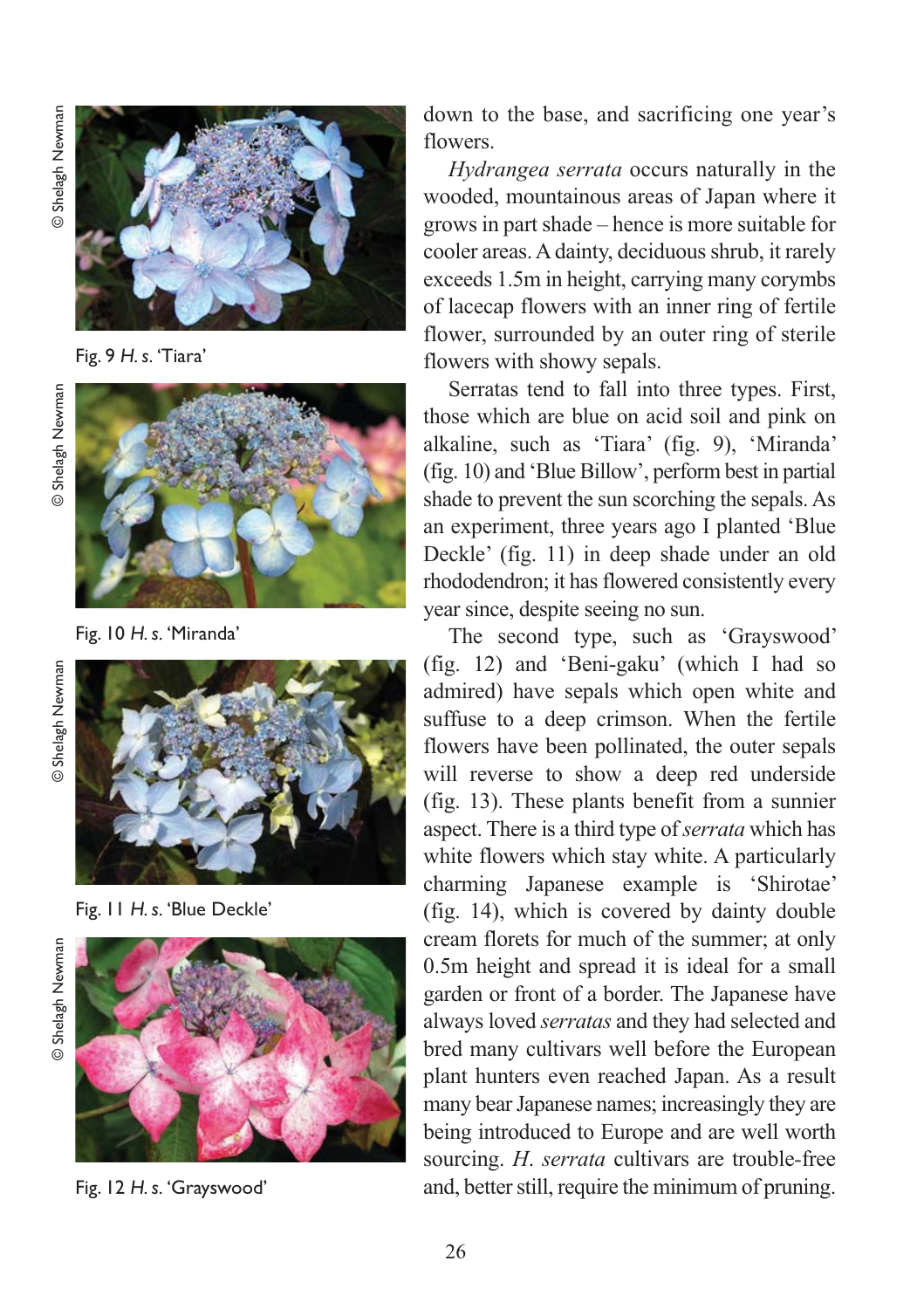A plant which used to be classified as a *serrata* but has now been accepted as a cross with a *macrophylla* is *H.* 'Preziosa' (fig. 15), a mophead which starts cream and ages to deep crimson. Common in France, it also seems to do well on the east coast of Scotland, so it can probably tolerate drier conditions. It also dries very well for flower arrangers.

Also from Japan, *H. involucrata* is a small suckering species (to 0.5m), rarely seen in gardens; with lacecap flowers comprising white outer florets around violet fertile flowers and heart shaped green leaves, it elicits an "Is **that** a hydrangea?" response from visitors. Its cultivars, 'Plena' (fig. 16) (a double form) and 'Hortensis' (fig. 17) (with double coral-coloured florets) are particularly attractive. They flower profusely over a long period and are eminently suitable for planting in front of spring-flowering shrubs or in herbaceous borders. In colder districts they are happier in a sheltered position, but all have survived numerous Cumbrian winters!

Another species which would grace any herbaceous border or light up a dark place is *H. arborescens*, particularly the cultivar 'Annabelle' (fig. 18). A native of the southern United States, where it endures a continental climate of hot summers and cold winters, it is a suckering plant, but is not invasive here. The huge flower heads open lime green and age to cream; it has a long flowering season, from mid-summer to the first frosts. In areas of high rainfall, where the huge flowerheads can be weighed down, it is wise to keep pruning to a minimum, leaving some woody stems to support the heavy flowerheads and keep them free from marauding molluscs.

*H. paniculata*, so named because of the long white or cream panicles which it bears from Fig. 16 *H. i.* 'Plena'



Fig. 13 *H. s.* 'Beni-gaku', outer sepals reversed after pollination.



Fig. 14 *H. s.* 'Shirotae'



Fig. 15 *H.* 'Preziosa'



Shelagh Newman © Shelagh Newman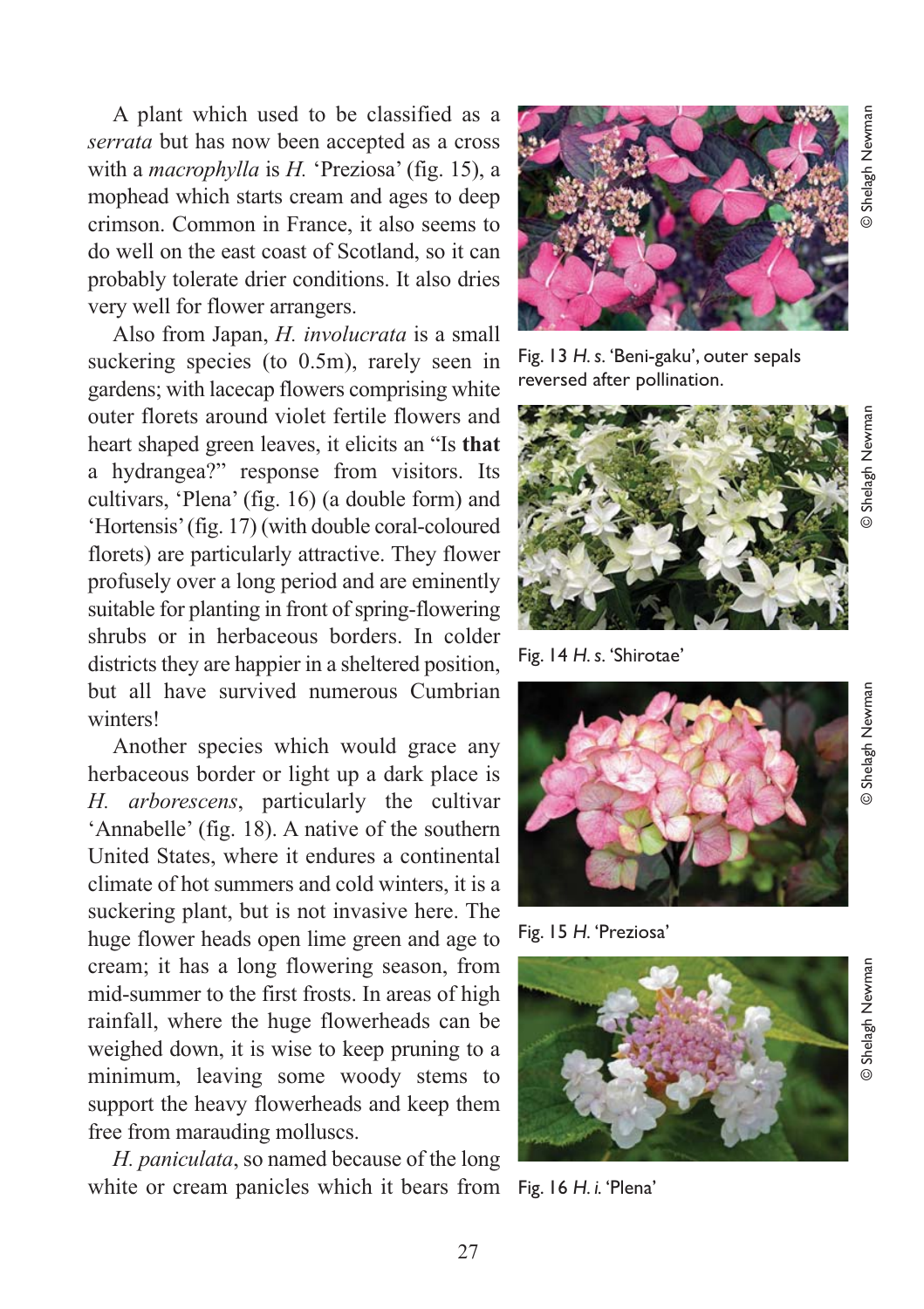

Fig. 17 *H. i.*'Hortensis'





Fig. 18 *H. arborescens* 'Annabelle'





Fig. 19 *H. p.* 'Limelight'



Fig. 20 *H. p.* Pink Diamond

July until October, occurs widely in the Far East in China, Taiwan and Japan. The panicles of many cultivars will age to pink and give good dried flowerheads. The species itself can grow to 5m and is quite garden worthy in its best forms. Some of the best cultivars available were bred by the de Belder family in Kalmthout, Belgium and a number have been awarded an AGM, including 'Kyushu', 'Unique', and 'Grandiflora'. Also worthy of space in the garden are 'Limelight' (fig. 19), Pink Diamond (fig. 20) and 'Burgundy Lace'. A spectacular recent cultivar, Vanille Fraise, shows the best pink colouration on ageing, but it has a rather lax habit, so it is perhaps not ideal for wet and windy areas. Paniculatas can be pruned quite hard early in the year: the harder they are pruned, the larger the panicle they will produce. In colder and wetter areas of the country they are very reliable, flowering on the current year's growth, which does not appear until the danger of frost has passed. In fact, the paniculatas would perform well in most conditions.

Another panicle-bearing plant is the American oak-leaf hydrangea, *H. quercifolia.* Originating in a continental climate of cold winters and hot summers, the species has flowered and performed well in Cumbria over the last few years. There is a bonus, too, as the leaves turn a lovely purple in autumn. The cultivars 'Harmony' and the double Snowflake (fig. 21), however, have not done so well in our wetter , cooler north – they flower only after a hot dry summer has ripened their wood, and their heavy panicles are weighed down in a wet year – so they are more suited to a southern climate.

*H. aspera* is perhaps my favourite species, if space allows. A large shrub, it has a wide geographical distribution from the Himalaya to